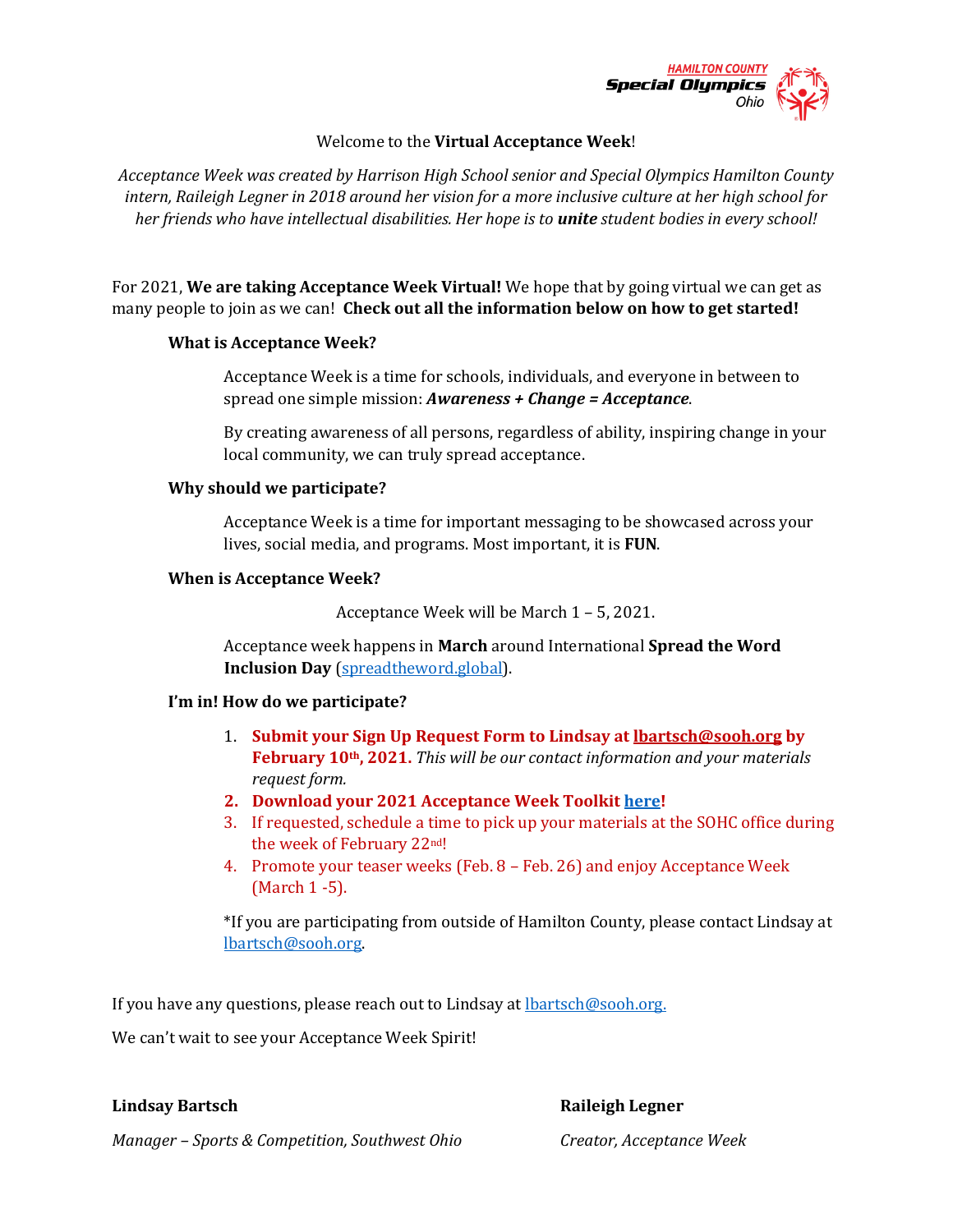

# **Acceptance Week Timeline**

| <b>DATE</b>                      | <b>DUE/WEEK</b>                     |
|----------------------------------|-------------------------------------|
| February $8 - 12$ <sup>th</sup>  | Teaser Week 1: AWARE                |
| February 10th                    | Sign Up Forms Due/Material Requests |
| February $15 - 19$ <sup>th</sup> | Teaser Week 2: CHANGE               |
| February $22 - 26$ <sup>th</sup> | Teaser Week 3: ACCEPT               |
| March 1 - 5 <sup>th</sup>        | <b>ACCEPTANCE WEEK</b>              |

# **Tracking Your Involvement on Social Media!**

#acceptanceweek2021 @specialolympicshc #SOmixmatchmonday @specialolympicsoh #SOtiedyetuesday @specialolympics #SoweareONE @acceptanceweek #SOtakethepledgethursday @raileighlegner #SOInclusionFriday

#### **Hashtags for Acceptance Week Instagram Tags for Acceptance Week**

\*Regardless of if your school is online or in-person I HIGHLY recommend using social media to get the word out each theme and everything it entails. Also make sure to post, repost photos of the participants as much as possible.

#### *Virtual*

If your school is virtual/remote learning during Acceptance Week use the hashtag options **above**!

Also tag everyone above!

By tagging the following accounts we will all be able to see everyone's participation and we will also be to share it to our accounts! To get the word out about Acceptance Week, I recommend the use of social media. (See Acceptance Week Virtual Toolkit on Dropbo[x here](https://www.dropbox.com/sh/81zjervd945xehd/AADT3U8GuFF0i99wjHM983i0a?dl=0) - ).

#### *In-Person*

If your school is back to school, then Acceptance Week can take place as it has in the past. In previous years to track the student engagement and participation, we asked teachers to offer extra credit to the students who participated and asked them to take LOTS OF PICTURES. This is an event that should become an **annual** event to help your student body learn to accept the students with intellectual disabilities at your school.

We also ask that the school as a whole post the pictures of the day's participation using what was stated for the virtual students.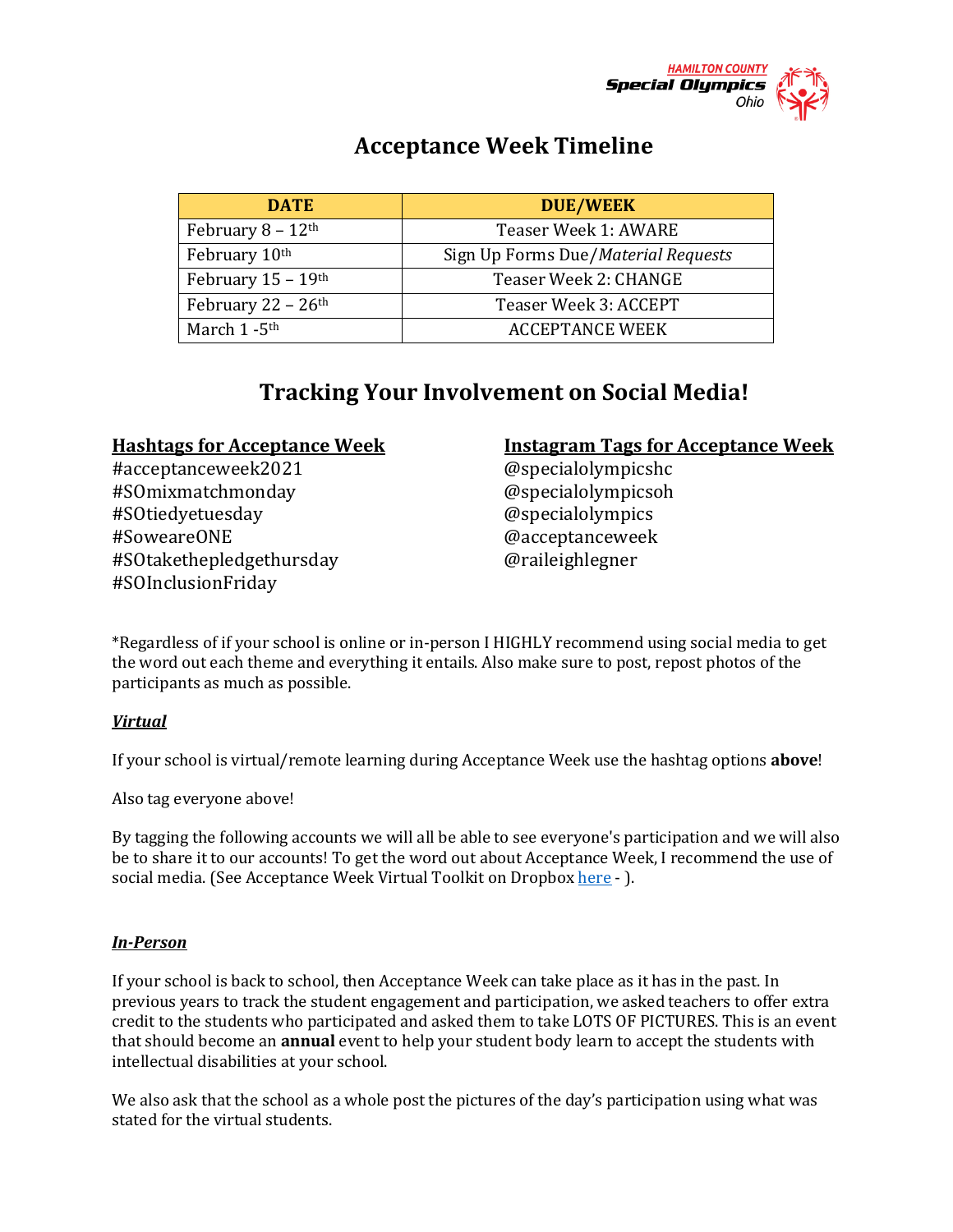

# **Acceptance Week Daily Breakdown:**

## *Monday*

# Theme: Mix Match Monday

Wear two different socks to show we are all unique in our own way.

### **Meaning behind this:**

• Life would be so boring if we are all the same. But in today's society, we are not only quick to judge one another, but compare ourselves to our peers. With this theme, I want to show that it is okay to not match everyone. At the end of the day, we need to learn to love and accept ourselves for who we are. Even though this theme is such a simple thing to do, it will hopefully start to break the taboo that everyone needs to be perfect.

## *Tuesday*

#### Theme: Tie Dye Tuesday

Rock your tie dye to represent all disabilities.

#### **Meaning behind this:**

• Every awareness, cause, disability all has its own color. During Acceptance Week, we want to bring awareness to the students with intellectual disabilities and show there is no superior disability and all should be represented equally. We want to bring awareness and acceptance to ALL. So that is why we are asking you to put on your favorite tie dye shirt, pants, hat, sweatshirt, or whatever tie dye you have! Schools will be given tie dye kits from SOHC (if requested). We can make sure to get you these supplies prior to Acceptance week so that students have tie dye they can wear!

## *Wednesday*

#### Theme: We are One

Wear your school spirit to show your school is ONE student body.

#### **Meaning behind this:**

• It does not matter about each other's differences. At the end of the day, we are ONE STUDENT BODY, ONE SCHOOL, ONE COMMUNITY. Together we can show everyone that we are ONE no matter what our differences may be.